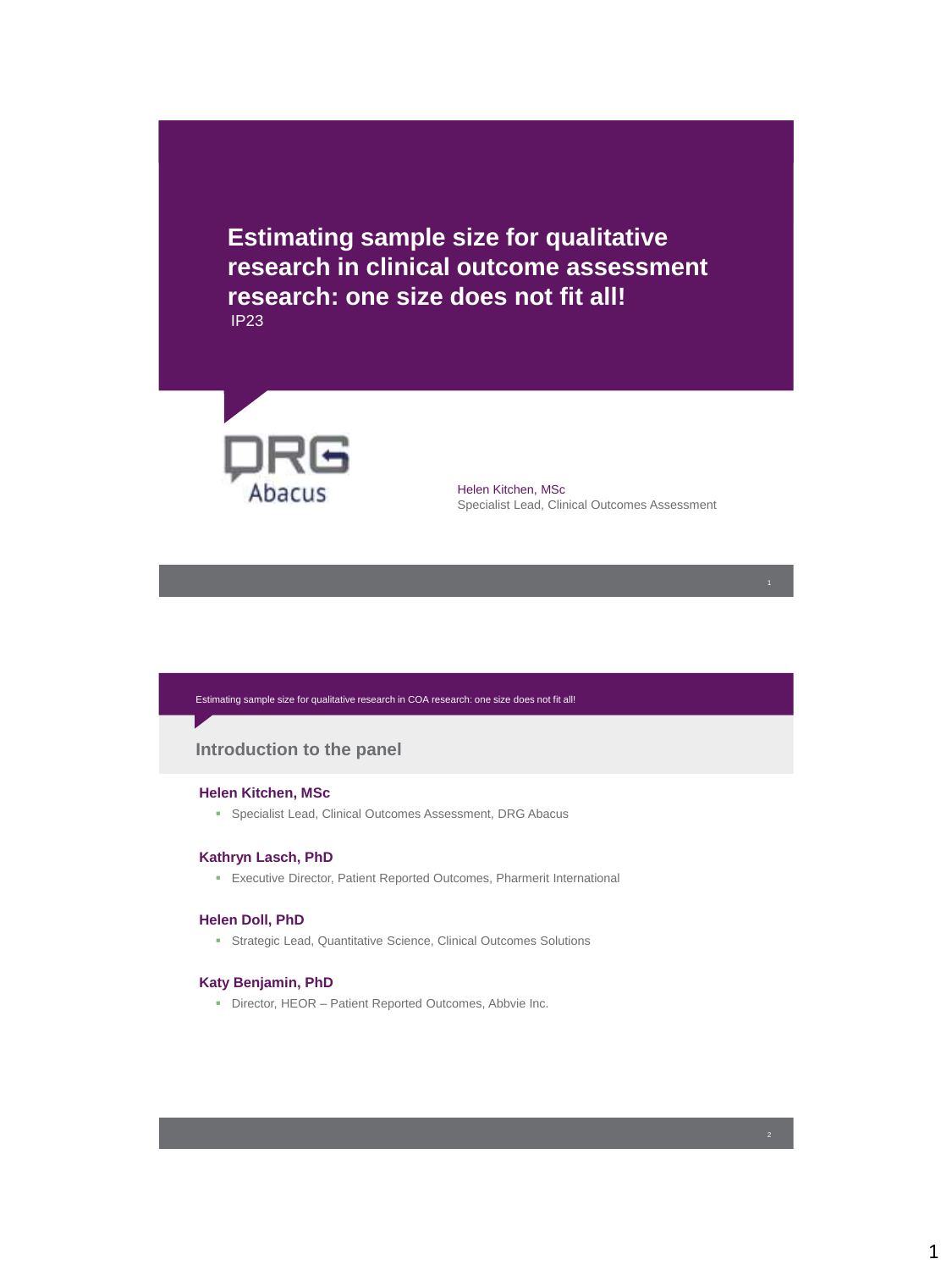Estimating sample size for qualitative research in COA research: one size does not fit all!

**Objective**

The panel today will discuss the theoretical underpinnings and practical considerations for estimating sample sizes for qualitative research studies that are intended to support clinical outcome assessment (COA) development & validation

Estimating sample size for qualitative research in COA research: one size does not fit all! **Importance of collecting qualitative data from patients is widely recognized**ISA U.S. FOOD & DRUG **Patient-Focused Drug Development COLLECTING COMPREHENSIVE AND REPRESENTATIVE INPUT** December 18, 2017 **Generalizability is a key consideration when planning study designs**

- **Sample sizes should be representative of target patient population**
- **Representation: Patients in the study sample reflect the diversityheterogeneity of patient characteristics in the target population (although the distribution could vary)**

4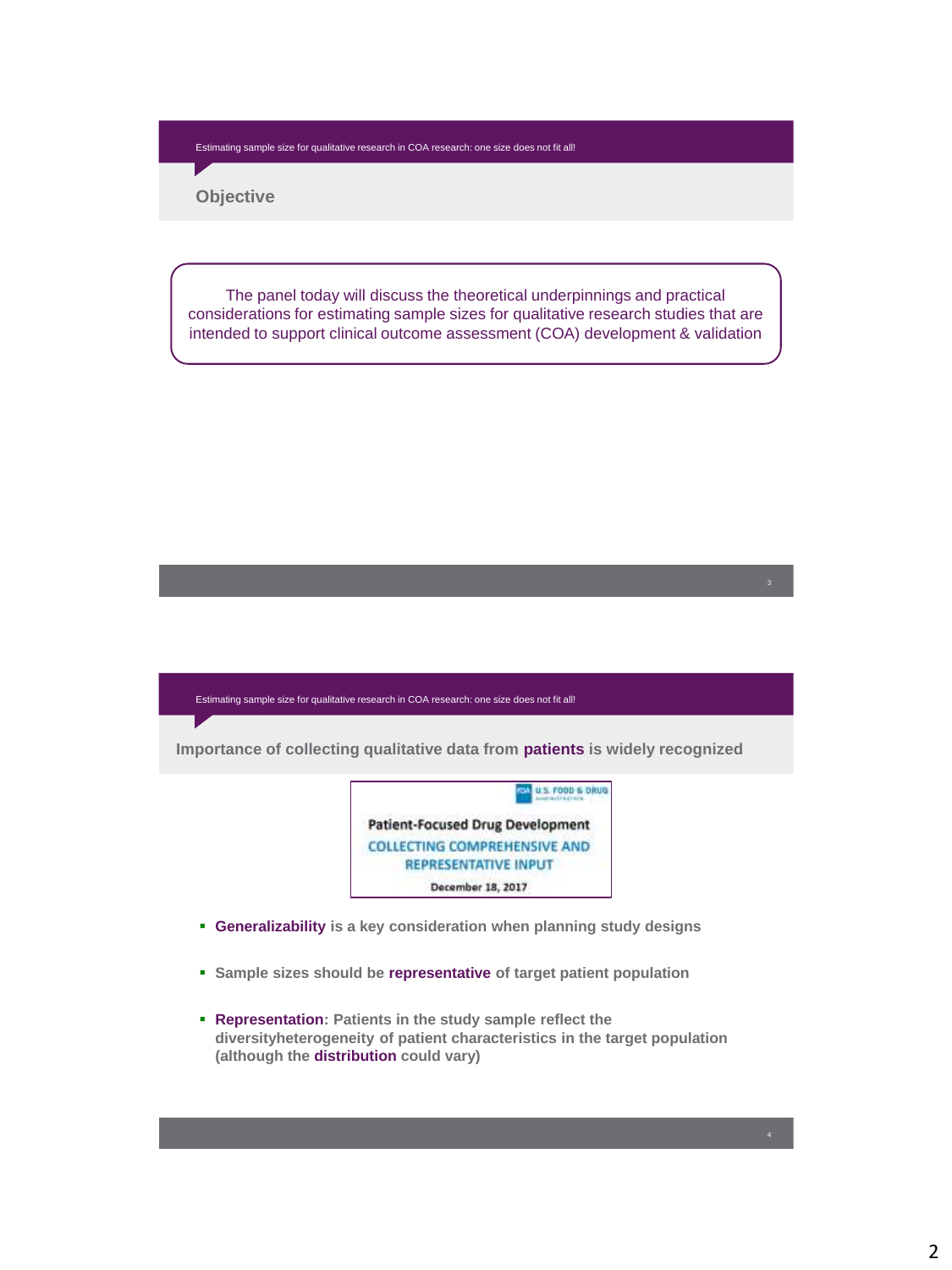## **How do we sample for qualitative research for COA validation?**

#### **Probability sampling vs non-probability sampling**

**Random vs non-random** 

#### Qualitative research is exploratory; non-probability sampling is appropriate & includes<sup>1</sup>:

- Convenience: pre-defined group, continues until a set number of subjects are enrolled
- **Purposive:** participants intentionally selected to represent pre-define relevant traits or conditions
- **Quota:** ensures inclusion of people who may be underrepresented by convenience or purposeful sampling
- **Snowball:** participants refer others who they know may be eligible
- **Case study:** a single participant

### **Few practical guidelines currently exist for sample size estimation in COA validation**



**¹ Luborsky and Rubinstein (1995). Sampling in Qualitative Research. Rationale, Issues, and Methods. Res Aging, 17(1), 89-113.** 

#### Estimating sample size for qualitative research in COA research: one size does not fit all!

**Types of qualitative studies & sample size estimation**



#### **Concept elicitation**

- ISPOR Task Force Part 1: No rule can be provided to determine either the sample size or number of iterations needed to reach saturation in PRO instrument development
- **Lasch et al (2010): 10-12, depending on sample homogeneity.**
- Guest, Bunce, & Johnson (2006): 12-15 in a relatively homogenous sample

#### **Cognitive interviews**

- Willis (2005) has suggested that 7-10 interviews are sufficient to confirm patient understandability of an item.
- Leidy & Vernon (2008): Number needed is a function of the complexity of the instrument & the diversity of the population
- ISPOR Task Force Part 2: Recruit participants considered typical or generally representative of the target population, and a
- purposive sample of those who may have unique responses/perspectives or difficulty.

#### **Clinical trial exit interviews**

- von Maltzahn, Marshall, Arbuckle et al (2017) 20-30 for refining COAs through exit interviews dependent on indication, budget, perceived importance, & diversity
- Anthony el al (2017) used n=35 to explore whether outcomes associated with primary endpoint were clinically meaningful

**Sample characteristics & size will vary depending on the target population and concept. There is a lack of consensus within the field & little empirical research.**

**How can we determine sample size? What qualitative and quantitative methods are available to us?**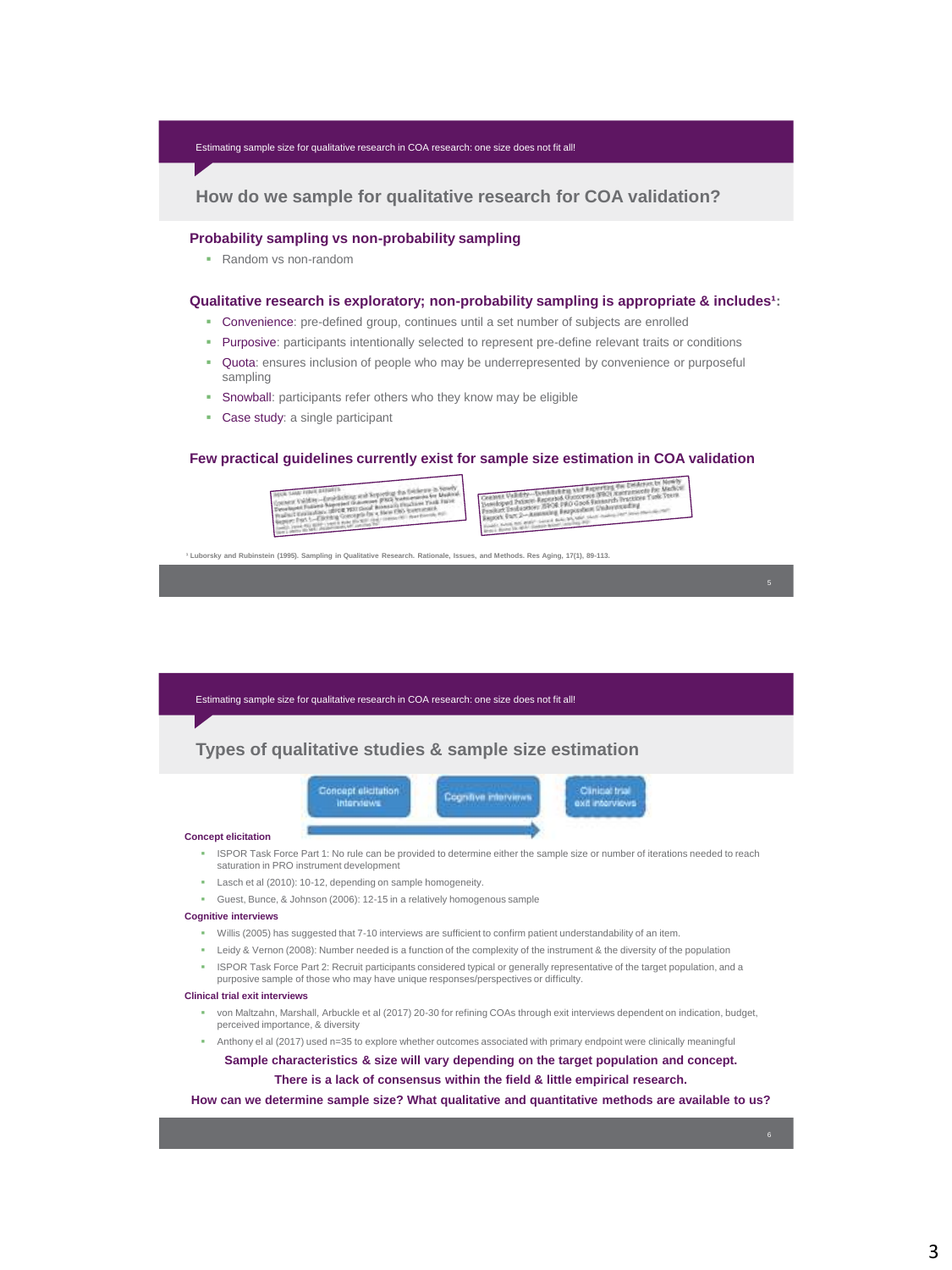**Over to the panel!**

- **Kathy Lasch will present qualitative approaches**
- **Helen Doll will present recent advances in quantitative approaches**
- **Katy Benjamin will debate the PROs and CONs of these approaches**
- **Helen Kitchen will summarise clinical & practical factors influencing sample size**

*You're all invited to debate the methods and approaches discussed today!*



# **Clinical & practical factors to consider** Helen Kitchen, MSc

Specialist Lead, Clinical Outcomes Assessment, DRG Abacus